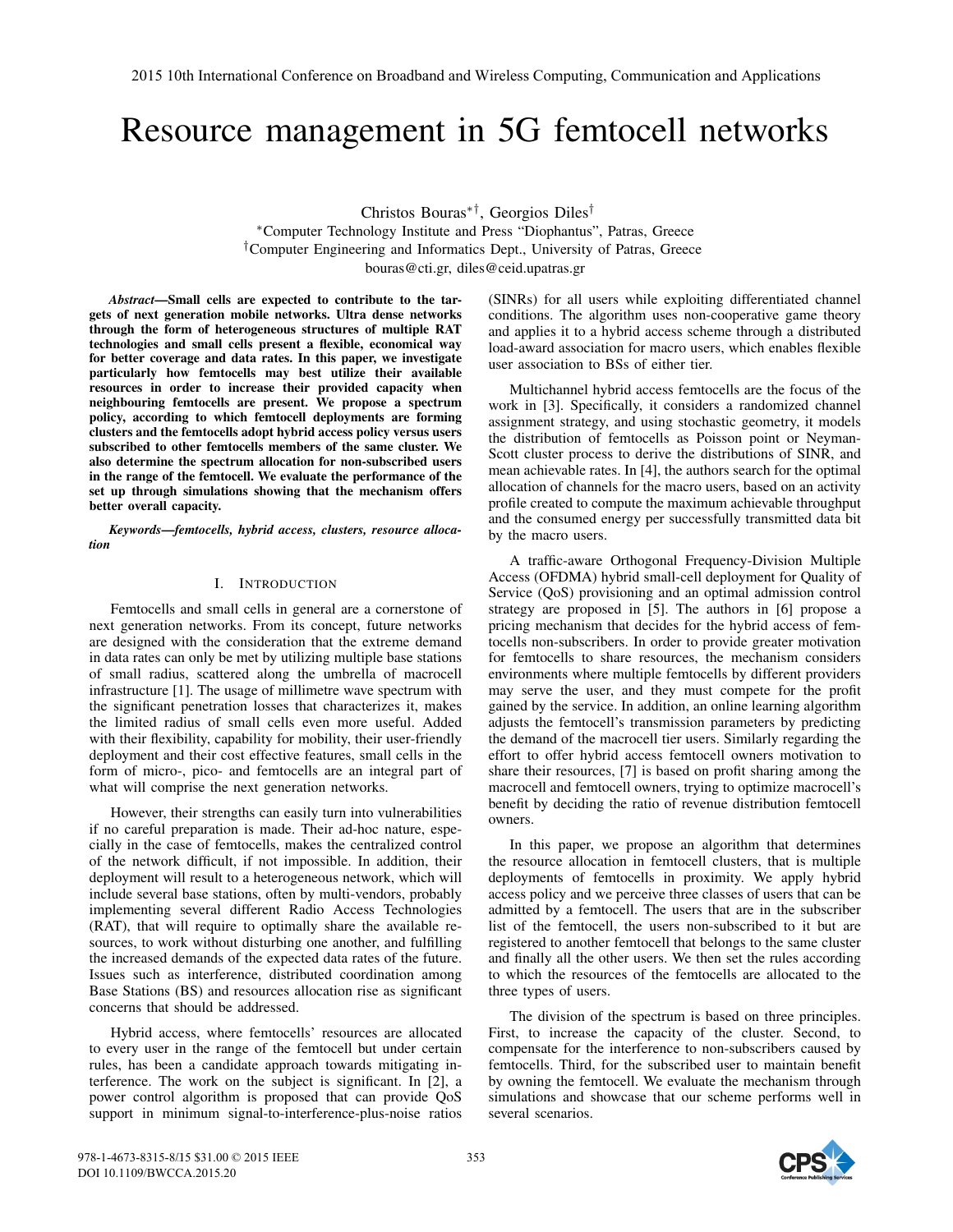The rest of the paper is structured as follows: In Section two, we present the design that we base our assumptions. In Section three, we describe the aspects of our proposed mechanism. In Section four, we present the results of the simulation and evaluate the algorithm. Finally, in the last section, we draw our conclusions and suggest future steps.

### II. SYSTEM MODEL

We consider working under the assumption of the Orthogonal Frequency Division Multiplexing (OFDM) system model. The access scheme is based for simplicity on downlink OFDMA, with 12 subcarriers per physical resource block.

Femtocells' power transmission is set to ensure a constant coverage femtocell radius. Thus, each femtocell sets its power to a value that on average is equal to the power received from the closest macrocell at a target femtocell radius  $r$ , subject to a maximum power of Pmax. The femtocell transmit power can be calculated in decibels through [8]:

$$
P_f = min(P_m + G - PL_m(d) + PL_f(r), Pmax)
$$
 (1)

where  $PL_f(r)$  is the line of sight path loss at the target cell radius r and  $P_m$  is the transmit power of the macrocell in which the femtocell is located and  $G$  is the antenna gain.  $PL_m(d)$  denotes the average macrocell path loss at the femtocell distance d (excluding any additional wall losses).

SINR is calculated through the power received by the user from the serving station, versus the interfering power received by the proximal macro BSs and femto BSs. As mentioned in [9] the SINR of a macrocell user is provided by the following equation:

$$
SINR_{m,k} = \frac{H_{M,k}}{\sigma^2 + \sum_{M'} H_{M',k} + \sum_{F} H_{F,k}} \tag{2}
$$

where  $H_{M,k} = P_{M,k} * G_{m,M,k}$  that is the transmit power of serving macrocell base station  $M$  on subcarrier  $k$ , multiplied by the channel gain between user  $m$  and macrocell  $M$  on subcarrier k.  $\sigma^2 = N_0 \Delta f$  is the white noise power spectral density multiplied by the sub-carrier spacing.  $H_{M',k} = P_{M',k} G_{m,M'}$ <br>the transmit power of neighbouring macrocall base station  $\Lambda$ the transmit power of neighbouring macrocell base station  $M'$ on subcarrier  $k$ , multiplied by the channel gain between user m and macrocell M' on sub-carrier k.  $H_{F,k} = P_{F,k} G_{m,F,k}$ <br>the transmit power of femtocell base station F on subcarrier k. the transmit power of femtocell base station  $F$  on subcarrier  $k$ , multiplied by the channel gain between user  $m$  and femtocell  $F$  on sub-carrier  $k$ .

The expression of a femtocell user is similarly derived, this time considering as interference the received power from the macro BSs and any adjacent femtocell. Specifically, for a user f on subcarrier k interfered by all macrocells and adjacent femtocells, the received SINR is given by:

$$
SINR_{f,k} = \frac{H_{F,k}}{\sigma^2 + \sum_{M} H_{M,k} + \sum_{F'} H_{F',k}} \tag{3}
$$

Path loss heavily depends on the environment of the network. Regarding this paper, an urban environment is considered, thus for a macrocell user in distance  $R$  from the transmitter, it is given by [10]:

$$
PL(db) = 15.3 + 37.6 log_{10}R + L_{ow}
$$
 (4)

where the term  $L_{ow}$  is added for the case of indoor users to denote the penetration loss of the external wall.

Similarly, the suggested model according to [10] for the case of an indoor femtocell user is estimated, taking into account the penetration loss due to exterior walls:

$$
PL(db) = 38.46 + 20log_{10}R + L_{ow}
$$
 (5)

The practical capacity of macro-user  $m$  on sub-carrier  $k$  is given by [9]:

$$
C_{m,k} = \Delta f \cdot log_2(1 + \alpha SINR_{m,k})
$$
 (6)

where  $\alpha$  is defined by  $\alpha = -1.5/\ln(5BER)$ . The overall throughput of serving macrocell  $M$  can then be expressed as [11]:

$$
T_M = \sum_{m} \sum_{k} \beta_{m,k} C_{m,k} \tag{7}
$$

where,  $\beta_{m,k}$  notifies the sub-carrier assignment for macrocell users. When  $\beta_{m,k} = 1$ , the subcarrier k is assigned to user m. Otherwise,  $\beta_{m,k} = 0$ . Similar expression can be derived for femtocell users, related to the practical capacity and the overall throughput [11].

## III. PROPOSED SCHEME

In this section we describe the mechanism that dictates the spectrum allocation of the femtocells.

## *A. Femtocell clusters*

Expected ultra dense networks will be comprised by multiple deployed BSs, such as femtocells, leading to the formation of areas with many femtocells close to each other. We define the femtocell cluster to be a collection of close by deployed femtocells. For a femto BS to be considered member of the cluster must be in maximum distance of 30 m from atleast two other members of the cluster.

In the area defined by the range of the cluster femtocells, there are users that can be either subscribers (belong to a femtocell's Close Subscriber Group - CSG) or unsubscribers (served by the macro BS) . The latter are potential users if are admitted by any of the femto base stations. Each time interval, the choice of what user will be admitted can change based on the decision policy we describe below.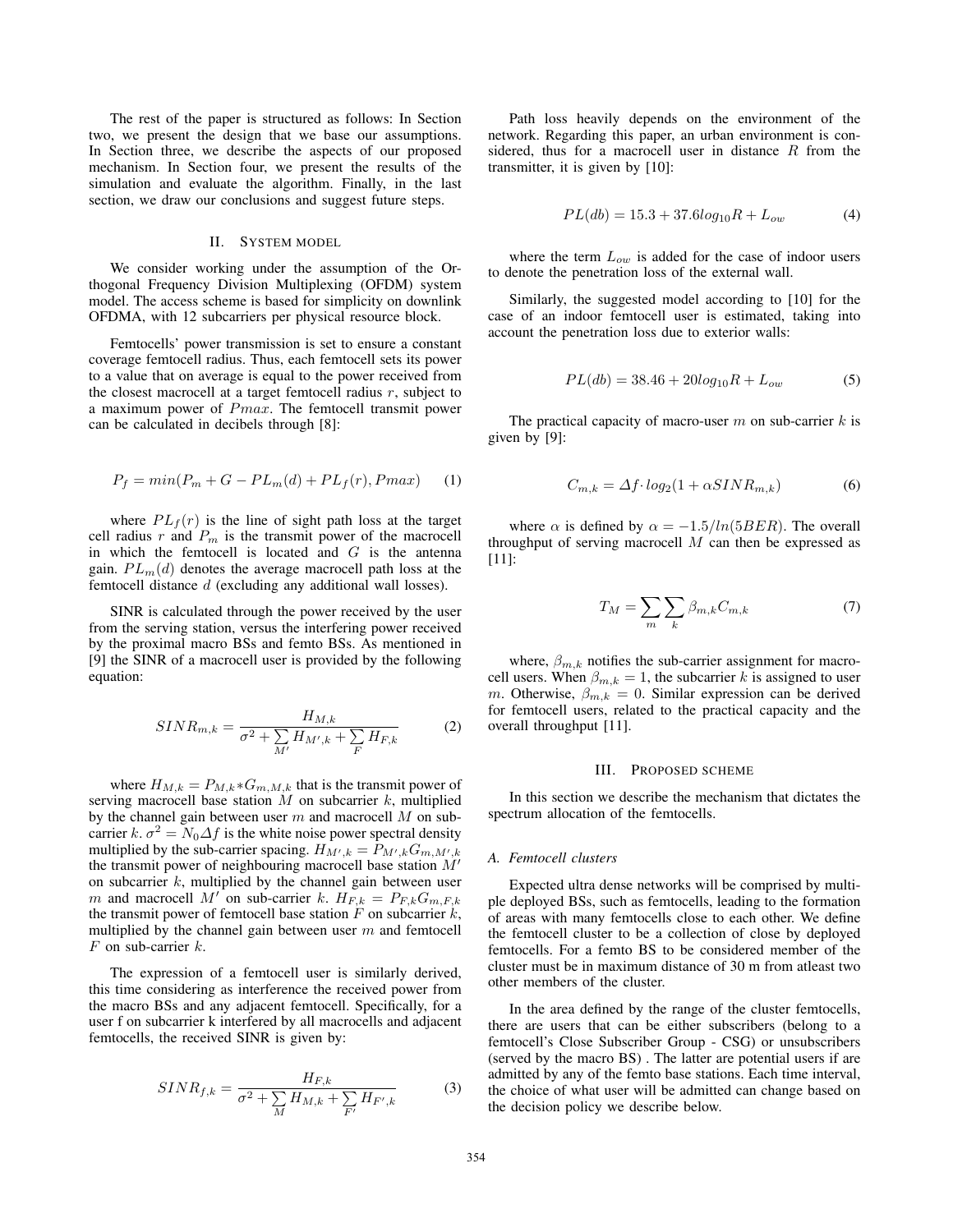# *B. User classes*

As stated above, the femtocell may decide to serve any user that is within its range. The resources available to them is decided based on what type of user is. Thus, first, we categorize the users, by defining three classes. The first class is the users subscribed to the femtocell. Usually, these are the owners of the femtocell, thus rightfully expecting a resource allocation in their favor.

Then we introduce the second class, with the users belonging to it, are the users who are not registered to the particular femtocell's CSG, but are subscribers of a femtocell that is also a member of the cluster the first femtocell belongs to. These users although not equal to the first class's users, are also considered important having intermediate significance between the first class and the third that it is described below.

The third class is every user that does not fall to the aforementioned two. Either subscribers of a femtocell at a great distance from the femto BS, or most probably non-subscribers that are served by the macro BS. These users are considered the less significant since there is no immediate association with any of the close by femtocells.

They also are the most unfortunate ones, since being inside the area of the cluster, they are victims of the accumulative interference from all members of the femtocell cluster. Since most femtocells are located indoors, the addition of the weak macro BS signal due to wall attenuation degrades even more their connection, making their protection by a hybrid access scheme necessary.

#### *C. Spectrum allocation*

The allocation of the spectrum is determined based on the users present and eager to connect to the femtocell and their corresponding classes. First Class C users are allocated resources in order to be compensated for the impact on its performance. The mechanism takes into account the throughput achieved by the user before the deployment of the nearby femtocell and it will try to reproduce it, by its own right. It is noted that this approach tries to ensure that the allocated spectrum will compensate for the impact to the user by this femtocell, and this femtocell only, and not by any other sources of interference, such as other femtocells in the area.

Thus, if  $THR_{BEF}$  denotes the throughput of the nonsubscriber before the deployment of femtocell, and  $THR_{AFT}$ is the target throughput of the user under the service of the femtocell, then we want  $THR_{BEF} = THR_{AFT}$  which, based on the model described in Section 2, yields to:

$$
\frac{SP_{C,F}}{SP_{C,M}} = \frac{(log(1 + SINR_{C,M}))}{(log(1 + SINR_{C,F}))}
$$
(8)

 $SP_{C,F}$  represents the required spectrum that must be allocated by the femto BS to the user, in order to reach earlier level of performance and  $SP_{C,M}$  being the spectrum the user used to utilize when he was connected to the macrocell.  $SINR_{C,M}$ and  $SINR_{C,F}$  are the SINR experienced by the user, when he is connected to the macrocell and femtocell, respectively. We stress again the fact that  $SINR_{C,M}$  is calculated disregarding the interference of the femtocell that the user will eventually

connect to (since it represents the state before the femtocell deployment in the area). However, it takes into account the presence of neighbouring femtocells that might contribute to the interference.

Next the allocation among Class A and Class B users is determined under the following rules:

i. The maximum portion of the spectrum allocated to the Class B user must not exceed the portion allocated to Class A user. Since we examine full buffer scenarios, the above ensures that the subscriber is not surpassed by the class B user.

ii. The portion allocated to Class B user is also limited by the fact that Class A user experiences significant gain from the femtocell's ownership relative to the throughput experience without it. Thus:

$$
DR_{A,A} > DR_{A,M} \tag{9}
$$

where  $DR_{A,A}$  and  $DR_{A,M}$  denote the data rate of Class A user when served by its femtocell and the macrocell respectively.

iii. Class B user is admitted only if his performance is improved compared to the case where served by its origin femtocell and the overall resulting capacity provided by the involved femtocells (Class B and Class A origin femtocells) is greater than the capacity without its admission. This ensures that the cluster overall capacity to its subscribers is increased. Therefore:

$$
DR_{B,A} > DR_{B,B} \tag{10}
$$

where  $DR_{B,A}$  and  $DR_{B,B}$  the data rate the Class B user experiences when he is served by its neighboring and origin femtocell, respectively.

So we effectively set conditions to define minimum and maximum limits of Class B user spectrum allocation and also set a general requirement to be true. So, based on the model of section 2, we can write:

$$
min: \frac{SP_{B,B} * log(1 + SINR_{B,B})}{log(1 + SINR_{B,A})}
$$
(11)

$$
max: min(\frac{SP_{TOT}}{\#users}, SP_{TOT} - \frac{SP_{A,M} * log(1 + SINR_{A,M})}{log(1 + SINR_{A,F})})
$$
\n(12)

with  $SP_{B,B}$  denoting the spectrum the Class B user utilized when served by its origin femtocell,  $SINR_{B,A}$  and  $SINR_{B,B}$ the Class B user's SINR when connected to its neighboring and origin femtocell, respectively,  $SINR_{A,M}$  and  $SINR_{A,F}$ the Class A user' SINR when connected to its femtocell and the macrocell, respectively and  $SP_{TOT}$  the available femtocell spectrum. The mechanism is finally approved when the following condition must be met:

$$
CAP_{BEF} < CAP_{AFT} \tag{13}
$$

where  $CAP_{BEF}$  and  $CAP_{AFT}$  denote the overall capacity that involved femtocells provide to their users before and after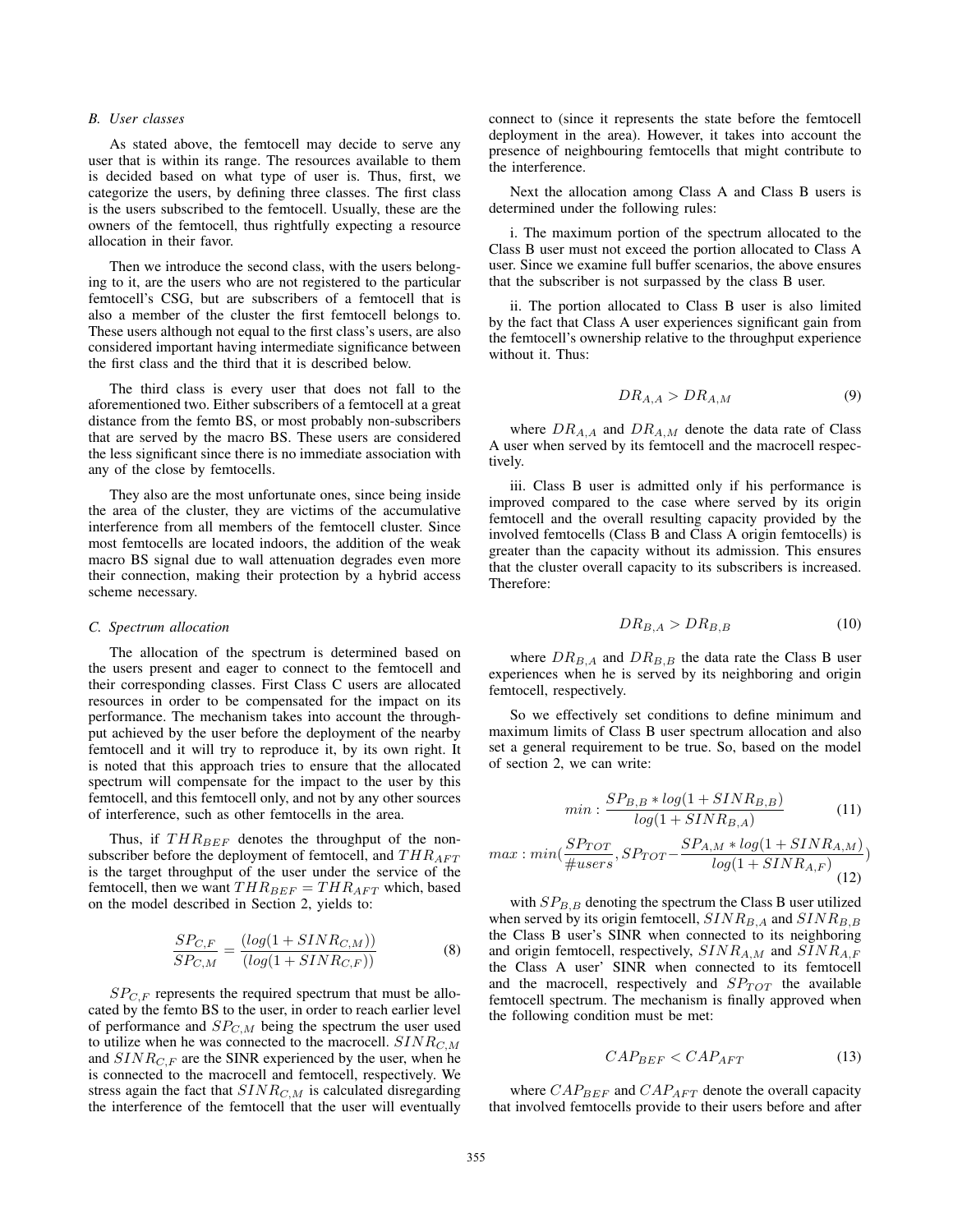

Fig. 1. An example of the topology used during the simulations

the mechanism application. We summarize the steps of the mechanism in Algorithm 1.

| <b>Algorithm 1</b> Resource allocation                                                                    |
|-----------------------------------------------------------------------------------------------------------|
| 1: Categorize users                                                                                       |
| 2: -Class A: Subscribers                                                                                  |
| 3: -Class B: Same cluster's femtocells' subscribers                                                       |
| 4: -Class C: Others                                                                                       |
| 5: if Class C then                                                                                        |
| {calculate required spectrum for Class C}<br>6:                                                           |
| 7: $SP_{C,F} = \frac{SP_{C,M} * (log(1+SINR_{C,M}))}{(log(1+SINR_{C,F}))}$                                |
| $8:$ end if                                                                                               |
| 9: if Class A OR Class B then                                                                             |
| allocate all available spectrum<br>10:                                                                    |
| $11:$ end if                                                                                              |
| 12: if Class A AND Class B then                                                                           |
| calculate min, max spectrum for Class B user as long<br>13:                                               |
| as below rules apply                                                                                      |
| $min: \frac{SP_{B,B}*log(1+SINR_{B,B})}{log(1+SINR_{B,A})}$<br>14:                                        |
| 15: $max: min(\frac{SP_{TOT}}{\#users}, SP_{TOT} - \frac{SP_{A,M}*log(1+SINR_{A,M})}{log(1+SINR_{A,N})})$ |
| $CAP_{BEF} < CAP_{AFT}$<br>16:                                                                            |
|                                                                                                           |

17: end if

# IV. PERFORMANCE EVALUATION

This section presents the configuration of the simulator and the results obtained through simulations.

## *A. Simulation parameters*

Simulation network was comprised by 9 macrocells of intercell distance of 500 m (Fig. 1). Multiple femtocells

TABLE I. SIMULATION PARAMETERS

| Parameter                       | Value           |
|---------------------------------|-----------------|
| Inter-site distance             | $500 \text{ m}$ |
| Bandwidth                       | 20 MHz          |
| Modulation Mode                 | 64OAM           |
| Subcarriers' bandwidth          | 15 KHz          |
| Carrier frequency               | $2$ GHz         |
| Macrocell BS transmit power     | 46 dBm          |
| Femtocell BS max transmit power | $20$ dBm        |
| White noise power density       | $-174$ dBm/Hz   |
| Wall penetration loss           | 20dB            |



Fig. 2. CDF of Class C users' data rate before the deployment of the nearby femtocell, after the deployment in CSG mode and after users' admission by the femtocell.

were deployed randomly, with up to three users each. Power transmission was set at 46dBm for the macrocell and 20dBm for the maximum power of the femtocell. We considered urban environment following 3GPP 's respective calculation for path loss and wall attenuation. For each experiment, 30 repeated simulations were conducted and the average outcome was used for the results. Table I contains all parameters' values taken into account during simulation. The selection of the values is 3GPP compliant and according to [12].

## *B. Experimental results*

Fig. 2 shows the results of the application of the algorithm on Class C users. The graph shows the performance of these users before and after the interference of the nearby femtocell, as well as when accepted to be served by the femtocell. It is evident from the figure that for those users that were finally accepted, the reproduction of their performance is successful, since the first and the third case lines coincide.

This was possible, because under the conditions of the mechanism and with femtocells' ability for increased data rates locally, requirements in resources by these users are low. More specifically, fig. 3 shows the cumulative distribution function (CDF) of the spectrum percentage required by the femtocell to devote to Class C users. As it can be seen from the graph, 90 % of the cases require less than 5 % of femtocells available spectrum, while almost all cases are less than 20 %. This can be explained from the fact that femtocell scenarios we examine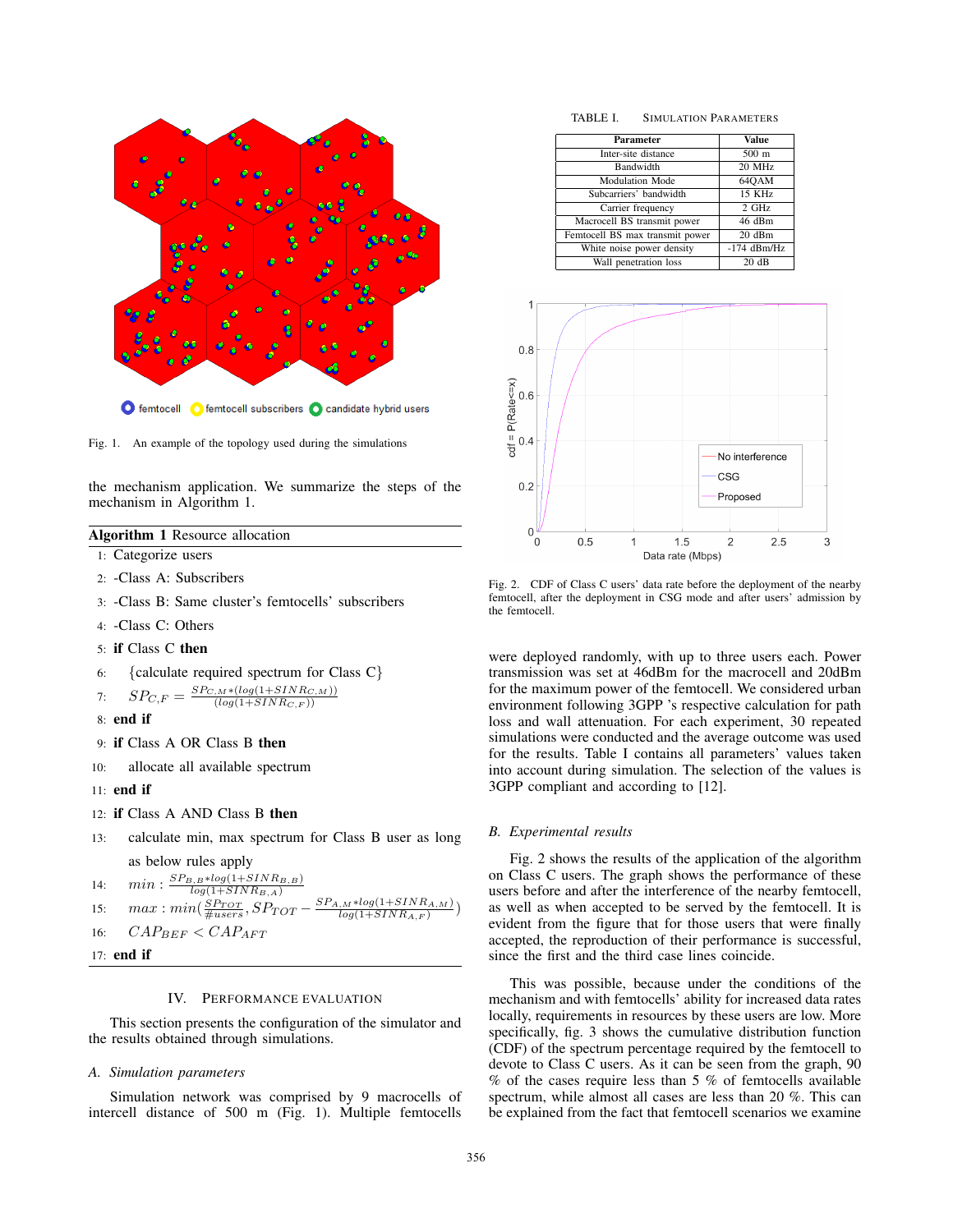

Fig. 3. CDF of the percentage of the spectrum calculated to be allocated to Class C users by the femtocells in hybrid access mode.

are indoors, thus wall attenuation makes the target throughput for the macro user relative low.

This small effect on the utilization of resources can be also depicted through the corresponding reduction of the Class A users' performance of these hybrid femtocells. After the admission of the Class C users, resources for the former decreased but since this reduction was low, it also leads to a small reduction on subscribers' performance as is seen in fig. 4.

Fig. 5 depicts the CDF of the users of classes A and B connected to the femtocells affected by the mechanism. Initially, users are connected based on the femtocells' CSG lists. Then the proposed mechanism applies and the users are redistributed to the femtocells based on the spectrum policy described in the previous section. It can be seen that a significant improvement has been witnessed in the overall capacity. The figure depicts only the difference witnessed to femtocells affected for clarity, which means the femtocells their users took part of the exchange. Keeping in mind, that the comparison shown is between the initial CSG mode and the case where femtocells users were redistributed including losses due to Class C users admission, the improvement is quite significant.

The denser the deployment of the femtocells, the higher the probability of users falling under the conditions of the mechanism for admission, hence the greater the improvement of the overall capacity.

Fig. 6 shows an indicative example of the mechanism application on an individual cluster. The figure shows the data rate of the users connected on two members of the cluster before and after the mechanism. Specifically the first column of each set (user 1) is the user served by the femtocell that admits user 2. As a result, due to sharing the available spectrum, user's 1 data rate significantly decreases. However, at his expense the data rate of the exchanged user as well as of his two former cosubscribers (user 3 and 4) are increased. The overall capacity was increased according to the requirements of the mechanism.



Fig. 4. CDF of Class A users' data rate before and after the admission of Class C users (not Class B).



Fig. 5. CDF of all Class A and Class B users served by a femtocell affected by the application of the mechanism.

### V. CONCLUSIONS AND FUTURE WORK

In this paper, we propose a scheme for the femtocells to decide the portion of spectrum that may be allocated to nonsubscribed users. In reality, we propose an implementation of hybrid access, where the rules determining its application were based on the categorization of the candidate users for admission. The set of rules were designed to apply on femtocells that are members of femtocell clusters.

First, we gave the definition of the cluster member. Then, the users likely to be admitted by a such a member were categorized in three classes of different rights and priority and a set of rules were introduced that determined spectrum allocation taking into account this categorization. Specifically, the goal was to prioritize the owners, then respect subscribers of neigboring femtocells and finally compensate if possible for femtocell's impact on passing by users.

In detail, the mechanism pursuits the compensation of macro users targeting if feasible their performance before the femtocell deployment. The rest of the spectrum is divided